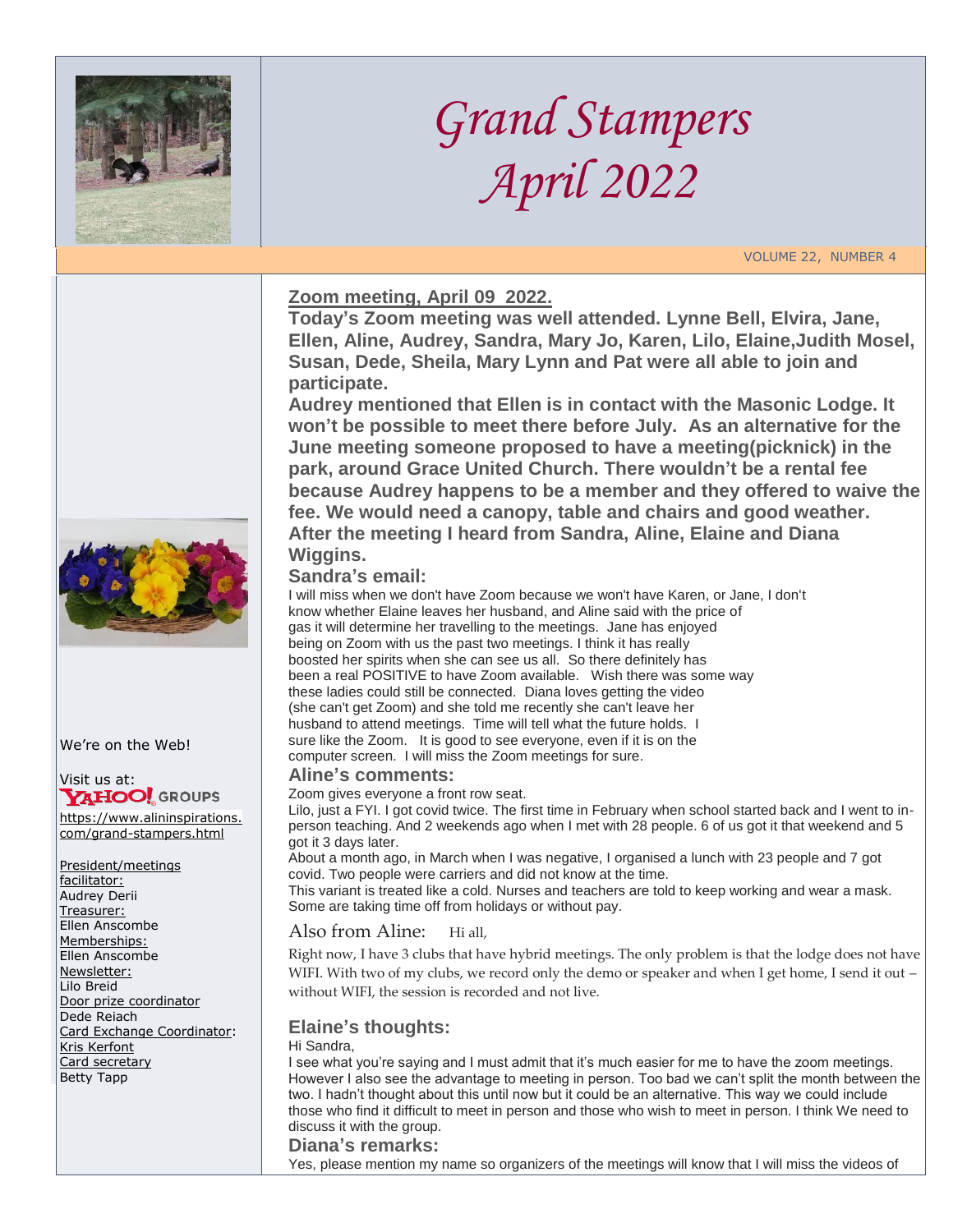the Zoom meetings. I would not be able to attend in-person meetings and would therefore lose the connection I feel when I see and hear everyone on the videos. If there are enough ladies wanting to continue with the Zoom meetings and videos, perhaps something could be done about it. Thank you, **In Summary** 

# **From Sandra:**

It sure would be nice if something could be worked out so everyone could still feel part of Grand Stampers. Since I'm not a technical person I have no idea how to go about anything like this – namely, Aline doing Hybrid meetings where she would need WIFI at the lodge!

**Show'n Tell** – as usual was great and so informative. Thank You to all who participated. We even found a demonstrator for the next meeting – in May. Lynne Bell showed us a great fun fold card and agreed to teach us how to do it.









**3 of Pat's cards for Show'n Tell.**



*Karen Johnston's 2 Easter Cards.*

And here are some samples of cards created for today's demonstration: By: Elaine Smith:



And the Box Card idea from Dede Reiach, demonstrated by Aline during todays meeting and re-created by Elaine.